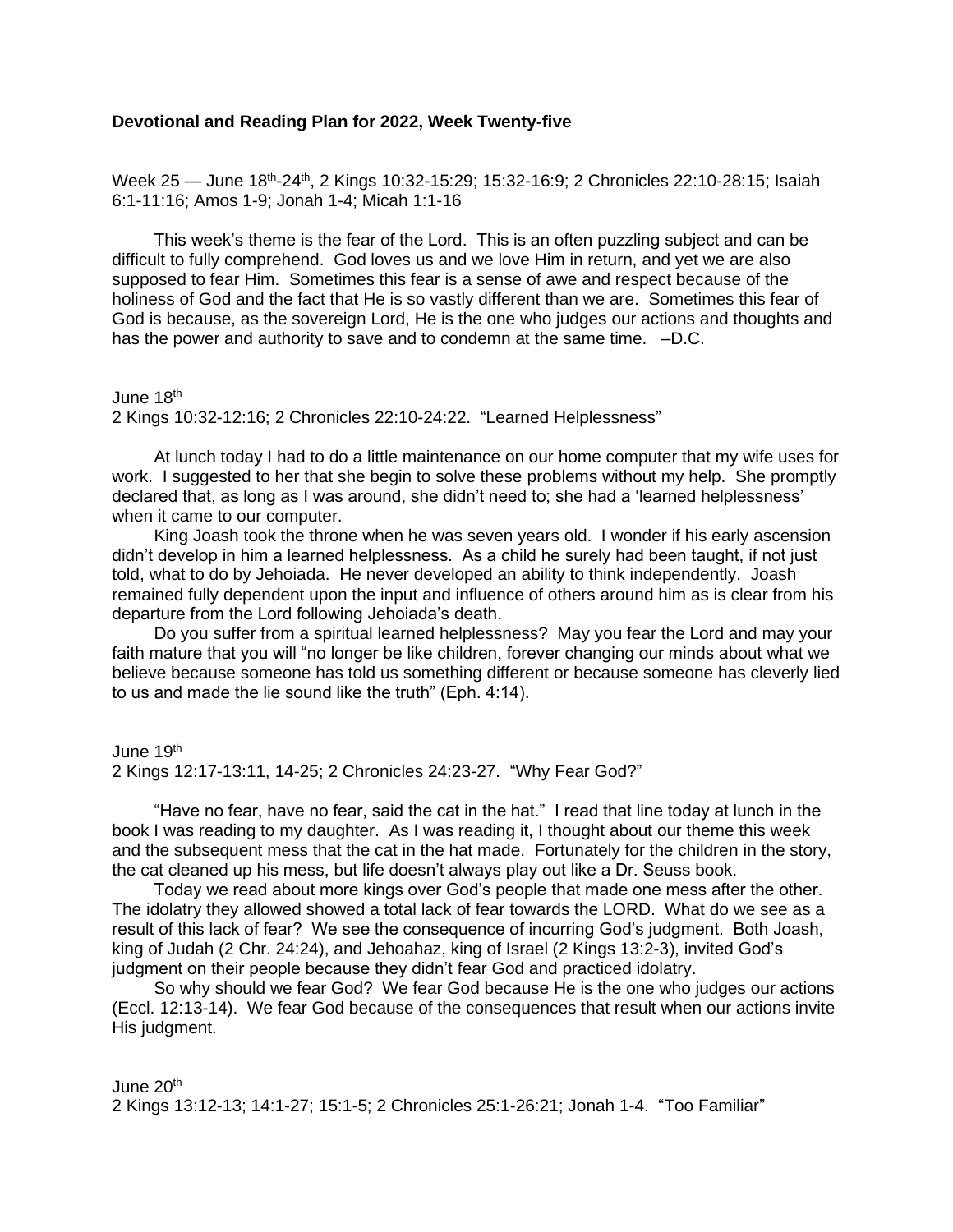We are all very familiar with the story of Jonah; it is after all a whale of a tale. Sorry, I know – bad joke. But seriously, I encourage you to look at the story with a fresh perspective and consider for me, if you will, the use of irony in this historical story.

Jonah, a prophet of God should model a proper fear of God. And yet, as you may have noticed, the sailors and the wicked Ninevites demonstrated more fear of God than Jonah. How can this be? How can people who do not know God as well as Jonah does, demonstrate more fear than Jonah would?

One possible explanation that I would have for this is familiarity. Jonah was far more familiar with the Lord than was anyone else in the story. I think this curse of familiarity can happen to anyone who has known the Lord for a long time. We can grow so accustomed to His grace and forgiveness that we forget about His wrath and justice in dealing with sin.

May you fear God like someone who is encountering Him for the first time.

## June 21st

Amos 1-6. "Declared Righteous"

I want you to think of that one person or that particular group of people that you know for certain deserves God's judgment.

For God's people that would have been the surrounding nations against whom Amos declared God's judgment. How popular Amos' message must have been as he spoke of the very thing God's people wanted to hear. And then that all changed as God turned His focus toward His own people declaring judgment against their wickedness.

Through Amos, Israel and Judah learned that you cannot pray for God's judgment on sin and not be included in the process. This is because God does not show favoritism in his judgments (Rom. 2:11).

So why are we to fear God? We do not fear God because He is some kind of vindictive or cruel deity. Rather, we fear him because He is just in His judgments and cannot allow sin to go unpunished.

Faith in Christ does not spare us from God's judgment, for all men will be judged (Matt. 16:27). But our faith allows us to be declared righteous because of Christ's atoning sacrifice in spite of our being judged guilty.

## June 22nd

2 Kings 14:28-29; 15:6-29; 2 Chronicles 26:22-23; Isaiah 6:1-13; Amos 7:1-9:5. "Fear of Santa"

Like many kids, my son had a paralyzing fear of Santa Clause when he was younger. I find this phenomenon very curious since there is nothing about this character, even if he were real, that is to be truly feared. The worst he could do would be to give you coal in your stocking instead of toys.

The fear Isaiah experienced when he encountered the LORD was a more legitimate fear, I believe. Certainly, Isaiah was familiar with God's declaration to Moses that no one may see God and live (Ex. 33:20).

Why is it that we observe so few people who exhibit a genuine fear of God? It is directly related to how they view God. Isaiah feared God when he saw Him for who He really is. People who view God more like a divine Santa Clause find that there is nothing to fear. They believe that God is merely a kind, loving, benevolent being who can only withhold gifts, not bring judgment.

May you come to a full understanding of who God is and realize that it is right to fear God.